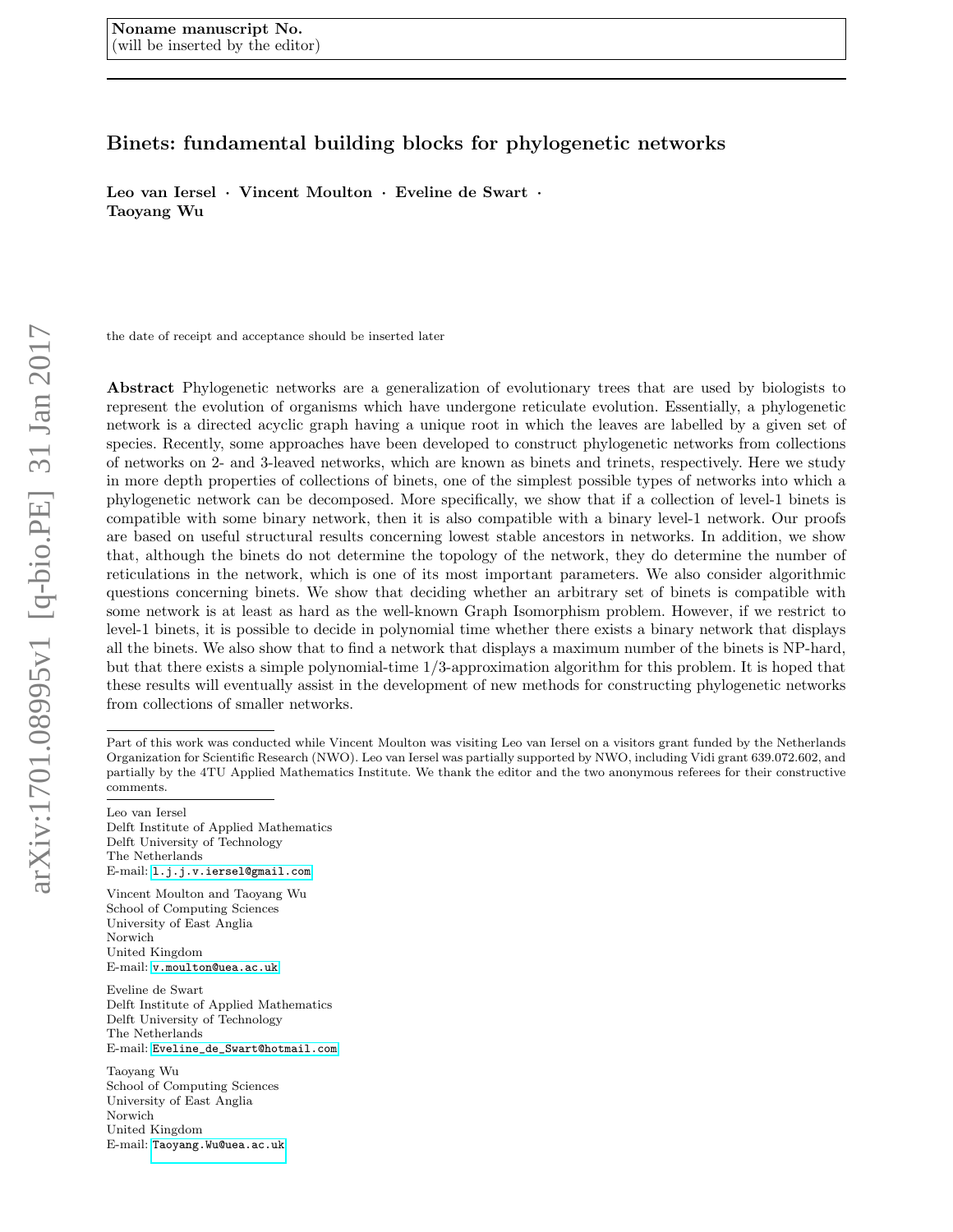

<span id="page-1-0"></span>Fig. 1: An example of two level-1 trinets (left) that display the same set of three binets (right). All arcs are directed downwards.

**Keywords** reticulate evolution  $\cdot$  phylogenetic network  $\cdot$  subnetwork  $\cdot$  binet  $\cdot$  algorithm

# 1 Introduction

Phylogenetic networks are a generalization of evolutionary trees which biologists use to represent the evolution of species that have undergone reticulate evolution. Such networks are essentially directed acyclic graphs having a unique root in which the leaves are labelled by a set  $X$  of species [\[14\]](#page-13-0). In contrast to evolutionary trees, which can only represent speciation events, phylogenetic networks permit the representation of evolutionary events such as gene transfer and hybridization which are known to occur in organisms such as bacteria and plants, respectively. Although theoretical properties of evolutionary trees have been studied since at least the 1970's, phylogenetic networks have been considered from this perspective only more recently, especially the rooted variants which we will focus on in this paper.

One of the most important open questions concerning phylogenetic networks is how to construct them for biological datasets [\[3\]](#page-12-0). It is now common practice for biologists to construct evolutionary trees from molecular data, and several computer programs are available for this purpose [\[7\]](#page-12-1). However, the problem of constructing networks from such data is an active area of research, and there are only a limited number of programs available for biologists to perform this task. A survey of some of these methods and the theory underpinning phylogenetic networks may be found in [\[9,](#page-12-2) [14,](#page-13-0) [15\]](#page-13-1).

One approach that has been recently developed for constructing phylogenetic networks involves building them up from smaller networks, using what can be thought of as a divide-and-conquer approach [\[16\]](#page-13-2). In particular, for a set  $X$  of species, a network is constructed for every subset of  $X$  size 3 (called a *trinet*), and then the trinets are puzzled together to build a network (see Figure [1](#page-1-0) for an example of a trinet). This approach constructs and is based on level-1 networks, networks that are slightly more general than evolutionary trees (see Section [2](#page-2-0) for the definition of such networks).

At first sight, it might appear that trinets are the simplest possible networks that could be considered for building up networks from smaller ones. However, trinets contain even simpler networks called binets, networks with 2 leaves (see e.g. Figure [1](#page-1-0) for a level-1 trinet and the binets that it displays). Note that whereas binets are the smallest informative building blocks for phylogenetic networks, for rooted phylogenetic trees, these are 3-leaf trees (see e.g. [\[5\]](#page-12-3)). Interestingly, even though binets are in themselves very simple, the collection of binets displayed by a network can still contain some useful information concerning the network. Indeed, in the aforementioned approach for building level-1 networks from trinets, binets are used in the process of puzzling together the trinets.

In light of these considerations some obvious questions immediately arise concerning binets. For example, when is a collection of binets displayed by some phylogenetic network (the compatibility problem), and how much information might we expect to extract concerning a phylogenetic network by just looking at the collection of binets that it displays? In this paper, we shall address these and related algorithmic questions concerning binets. It is hoped that these results will be useful in future for developing improved methods for constructing phylogenetic networks from smaller networks.

We now present a summary of the rest of the paper. After introducing some preliminaries concerning phylogenetic networks in the next section, we derive a key structural result for networks (Corollary [1\)](#page-5-0) which is useful in identifying which of the two possible types of binet is displayed on two leaves within a binary phylogenetic network (that is a network in which all internal vertices have degree 3). Using this theorem, in Section [4](#page-5-1) we show that the collection of level-1 binets displayed by any binary phylogenetic network can always be displayed by some binary level-1 network (Theorem [3\)](#page-7-0). This reduces the problem of understanding binets displayed by arbitrary binary networks to level-1 networks. To prove this result, we develop a framework which also implies that there is a polynomial-time algorithm in  $|X|$  for deciding whether or not a collection of level-1 binets with combined leaf-set  $X$  can be displayed by some network with leaf-set  $X$ , and, if it is, gives a level-1 network that does this (see Section [6\)](#page-9-0). Note that this is related to an algorithm presented in [\[11\]](#page-13-3).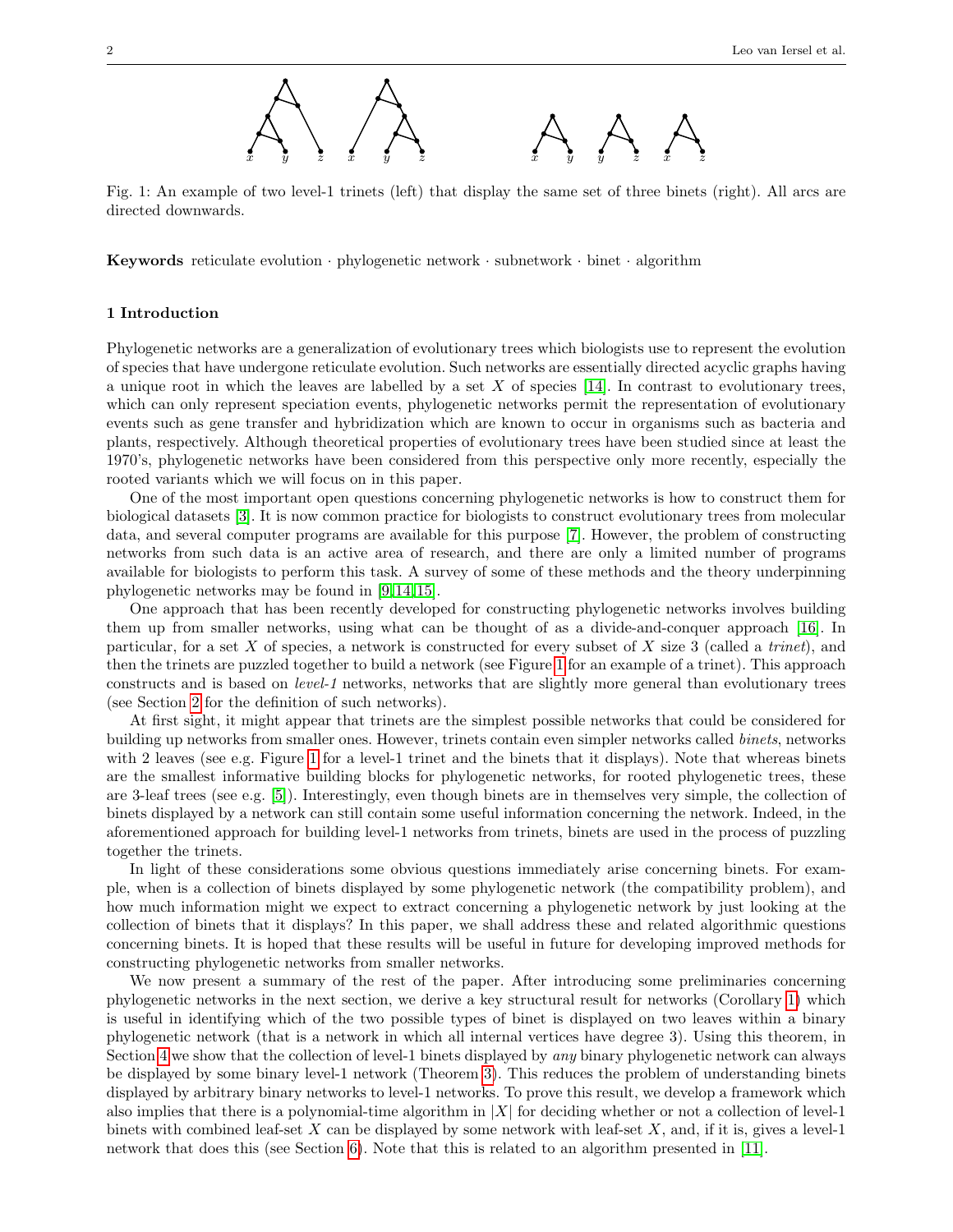In Section [5,](#page-7-1) we turn to the question as to what can be deduced about the features of a phylogenetic network just by considering the collection of binets that it displays. Note that, as might be expected, there are networks - even trinets - that display the same set of binets but that are not equivalent. For example, the two trinets in Figure [1](#page-1-0) both display the same set of binets, but they are not equivalent. Even so, we will show in Theorem [4](#page-8-0) that if two level-1 networks both display exactly the same collection of binets, then they must have the same number of reticulation vertices (indegree-2 vertices). Note that the number of such vertices corresponds to the number of reticulate evolutionary events, such as hybridization, that took place in the evolutionary history of the species labelling the leaves of the network. Consequently, the binets displayed by a network can at least capture a useful course-grained feature of the network in question.

In Sections [6](#page-9-0) and [7,](#page-10-0) we consider some algorithmic questions concerning binets. As we have mentioned above, it can be decided in polynomial time in  $|X|$  as to when a collection of binets with combined leaf-set  $X$  is displayed by some level-1 network on  $X$ . However, we show that if we consider arbitrary binets (i.e. not necessarily binary or level-1) then this decision problem becomes at least as hard as the graph-isomorphism problem (see Theorem [5\)](#page-9-1), one of the most famous problems whose complexity is still unknown. In addition, in Section [7](#page-10-0) we consider a related problem which, for a given collection of binary level-1 binets, asks for a network which displays the maximum number of binets in this collection. This is closely related to the maximum rooted triplet consistency problem for evolutionary trees [\[5\]](#page-12-3). We show that the binet problem is NP-complete (Theorem [6\)](#page-11-0), by giving a reduction from the feedback-arc set problem. However, we also show that the problem is 1/3-approximable. In fact, given any collection of binary level-1 binets we can always find some network that displays at least 1/3 of the binets (see Theorem [7\)](#page-11-1). We conclude in Section [8](#page-12-4) with discussion of some possible future research directions, and a brief discussion of a potential application of our results.

## <span id="page-2-0"></span>2 Preliminaries

Throughout this paper, X is a non-empty finite set (which usually represents a set of species or organisms).

# 2.1 Digraphs

A directed graph, or digraph for short,  $G = (V, E)$  consists of a finite set  $V = V(G)$  of vertices and a set  $E = E(G)$  of arcs, where each arc is an ordered pair  $(u, v)$  of vertices in V in which u is said to be a parent of v, denoted by  $u = p(v)$ , and v a *child* of u. All digraphs studied here contain no loops, that is, vertices that are children of themselves. The *in-degree* of vertex u is the number of vertices v in V such that  $(v, u)$  is an arc, and the *out-degree* of u is the number of vertices w with  $(u, w)$  being an arc. A root is a vertex with in-degree 0. A leaf is a vertex of out-degree 0 and the set of leaves is denoted by  $L(G)$ . Any vertex in G that is neither a root nor a leaf is referred to as an interior vertex. In addition, an interior vertex is a tree vertex if it has in-degree 1, and a reticulation vertex if it has in-degree greater than 1.

A directed path or dipath in a digraph is a sequence  $u_0, u_1, \ldots, u_k$   $(k \ge 1)$  of vertices such that  $(u_{i-1}, u_i)$ is an arc for  $1 \leq i \leq k$ . An *acyclic digraph* is a digraph that does not contain any directed path starting and ending at the same vertex. If an acyclic digraph G contains a unique root, which is usually designated by  $\rho = \rho(G)$ , then it will be referred to as a *rooted acyclic digraph*.

An acyclic digraph G induces a canonical partial order  $\prec_G$  on its vertex set V, that is,  $v \prec_G u$  if there exists a directed path from  $u$  to  $v$ . In this case, we shall say that  $v$  is below  $u$ . When the digraph  $G$  is clear from the context,  $\prec_G$  will be written as  $\prec$ . In addition, we write  $v \preceq u$  if  $u = v$  or  $u \prec v$ . Given a subset U of the vertex set of an acyclic digraph, we say that  $u \in U$  is a *lowest* vertex in U if there is no  $v \in U$  with  $v \prec u$ .

Let G be the undirected graph obtained from digraph G by ignoring the direction of the arcs in  $G$ . Then  $G$ is *connected* if  $G$  is connected, that is, there exists an undirected path between every pair of distinct vertices in G. Note that a rooted acyclic digraph is necessarily connected (since each connected component of an acyclic digraph has at least one root). A *cut vertex* is a vertex of G whose removal disconnects  $G$ . Similarly, a *cut arc* is an arc of G whose removal disconnects  $G$ . A directed graph is *biconnected* if it contains no cut vertex, and a biconnected component of  $G$  is a maximal biconnected subgraph, which is called *trivial* if it contains precisely one arc (which is necessarily a cut arc), and non-trivial otherwise.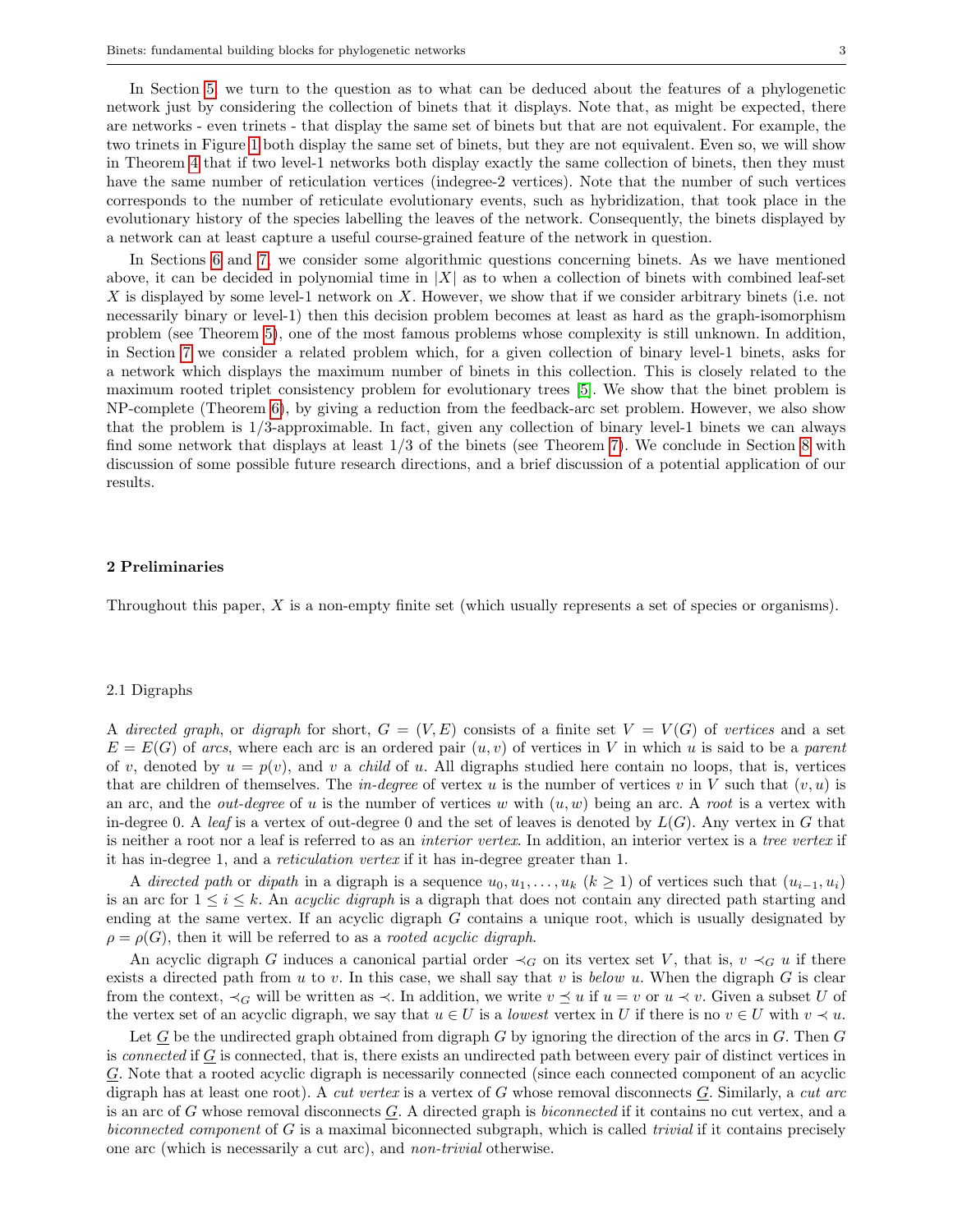#### 2.2 Phylogenetic networks

A phylogenetic network N on X is a rooted acyclic digraph whose leaves are bijectively labeled by the elements in X and which does not contain any vertex with in-degree one and out-degree one. For simplicity, we will just write  $L(N) = X$  in case there is no confusion about the labeling. To simplify the argument, throughout this paper we will also assume that all leaves in a phylogenetic network have in-degree one. In addition, a phylogenetic network is binary if each tree vertex, as well as the root, has out-degree 2, and each reticulation vertex has in-degree 2 and out-degree 1. Finally, we say a binary phylogenetic network is level-k  $(k \geq 0)$  if each of its biconnected components contains at most k reticulation vertices. To some extent, the concept of the level of a phylogenetic network can be regarded as a measure of its 'distance' to being a phylogenetic tree. In particular, a binary phylogenetic network is a phylogenetic tree if and only if it is level-0. A phylogenetic network is called simple if it contains precisely one non-trivial biconnected component H and no cut arcs other than the ones leaving H.

Two networks  $N_1 = (V_1, E_1)$  and  $N_2 = (V_2, E_2)$  on X are said to be *isomorphic* if there exists a bijection  $f: V_1 \to V_2$  such that  $f(x) = x$  for all  $x \in X$ , and  $(u, v)$  is an arc in  $N_1$  if and only if  $(f(u), f(v))$  is an arc in  $N_2$ .

Finally, the *cluster* of a vertex u, denoted by  $C_N(u) = C(u)$ , is defined as the subset of X consisting of the leaves below u. Here we will use the convention that  $\mathcal{C}(u) = \{u\}$  if u is a leaf.

## 2.3 Stable ancestors and binets

Given a phylogenetic network N on X and a subset  $U \subseteq V(N)$ , a stable ancestor of U in N is a vertex v in  $V(N) \setminus U$  such that every path in N from the root to a vertex in U contains v. Note that for two stable ancestors u and u' of U, we have either  $u \leq v$  or  $v \leq u$ . Therefore, there exists a unique lowest vertex in the set of stable ancestors of  $U$ , which will be referred to as the *lowest stable ancestor* of  $U$  in  $N$  and denoted by  $LSA_N(U) = LSA(U)$ . Note that for a subset Y of X with  $|Y| \geq 2$ , there exist two elements x and y in Y such that LSA(Y) = LSA( $\{x, y\}$ ). For simplicity, we also write LSA( $\{x, y\}$ ) as LSA( $x, y$ ).

The following property of lowest stable ancestors will be useful.

<span id="page-3-0"></span>**Lemma 1** Suppose that u and v are two vertices in a phylogenetic network such that  $u \prec v \prec$  LSA(u), then we have  $LSA(v) \preceq LSA(u)$ .

*Proof* Since  $u \prec v$ , we know that there exists a dipath P from  $\rho$  to u that contains v. By the definition of lowest stable ancestor, we know that  $LSA(u)$  and  $LSA(v)$  are contained in P. Hence, either  $LSA(v) \preceq LSA(u)$  or  $LSA(u) \prec LSA(v)$ . If  $LSA(u) \prec LSA(v)$ , then we have  $v \prec LSA(u) \prec LSA(v)$ . Then there exists a dipath P' from  $\rho$  to v that does not contain LSA(u) (otherwise LSA(u) would be a stable ancestor of v that is below LSA(v)). Using that  $u \prec v \prec \text{LSA}(u)$ , it follows that there exists a dipath from  $\rho$  to u that does not contain LSA $(u)$ , a contradiction. Therefore, LSA $(v) \prec \text{LSA}(u)$ . contradiction. Therefore,  $LSA(v) \preceq LSA(u)$ .

For  $Y \subseteq X$ , the subnet of N on Y, denoted by  $N|_Y$ , is defined as the subgraph obtained from N by deleting all vertices that are not on any path from  $LSA(Y)$  to elements in Y and subsequently suppressing all in-degree 1 and out-degree 1 vertices and parallel arcs until no such vertices or arcs exist. A network  $N'$  is said to be displayed by network N if  $N' = N|_Y$  for some  $Y \subseteq X$ .

Note that, by definition,  $N|_X = N$  if and only if  $LSA(X) = \rho(N)$ . In this case, N is referred to as a recoverable network. Note that every subnet of  $N$  is necessarily recoverable. Moreover, a collection of subnets is displayed by some network if and only if it is displayed by some recoverable network. Therefore, we assume all networks in this paper to be recoverable.

A binet is a phylogenetic network with precisely two leaves, while a *trinet* is a phylogenetic network with precisely three leaves. Let

$$
\mathcal{B}(N) = \{N|_Y : Y \subseteq X \text{ and } |Y| = 2\}
$$

be the collection of binets displayed by  $N$ . Note that there are precisely three binary level-1 binets on a set  $\{x, y\}$ , and they can be grouped into two types: the "tree type",  $T(x, y)$ , and the "reticulate type"  $R(x, y)$ and  $R(y; x)$  (see Figure [2\)](#page-4-0). A collection of binets B on X is a collection of binets such that the union of the leaf-sets of the binets is equal to X.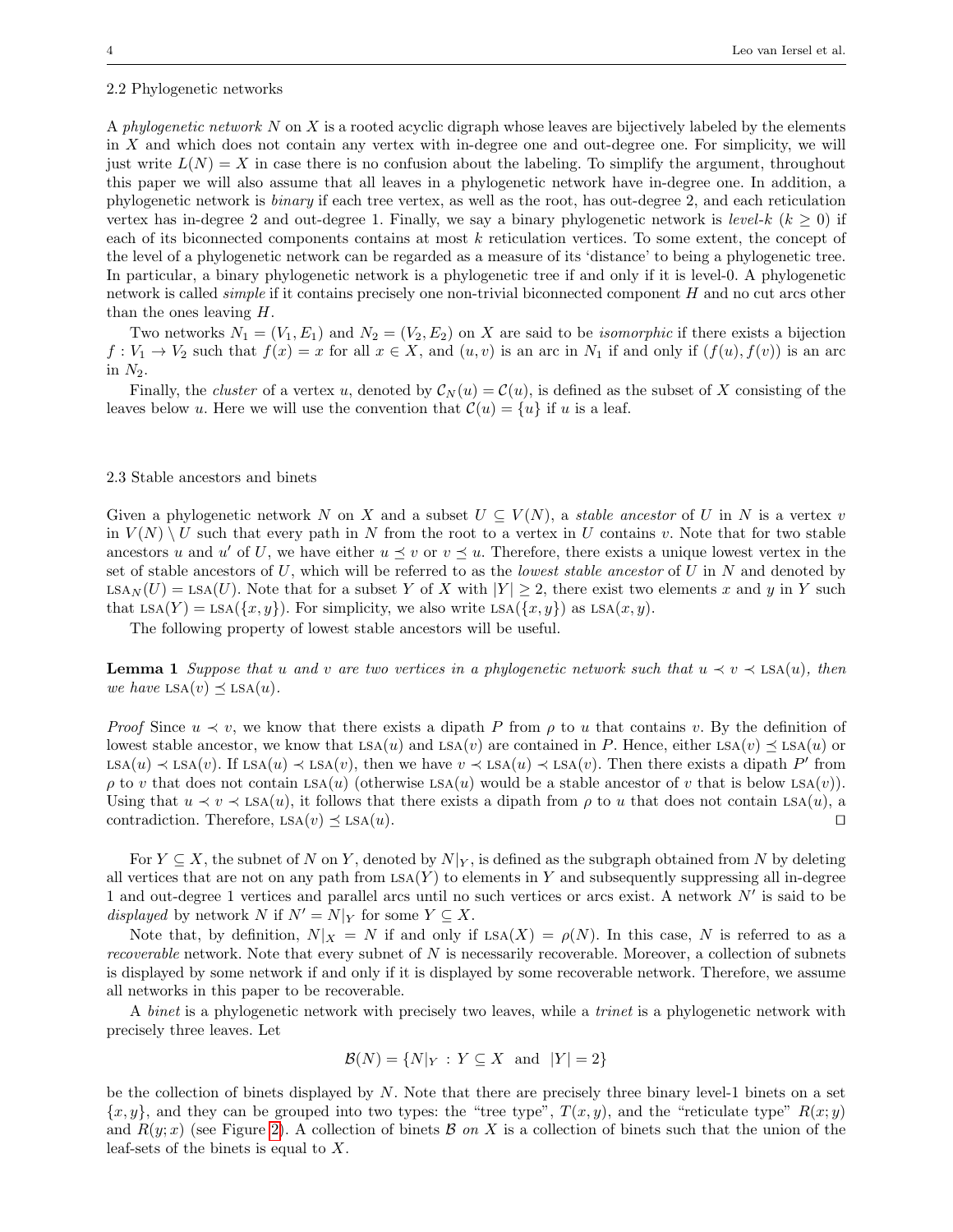<span id="page-4-0"></span>

<span id="page-4-2"></span>Fig. 2: The three binary level-1 binets on  $\{x, y\}$  and an example of a level-2 binet.



Fig. 3: Example for the proof of Theorem [1.](#page-4-1) The lowest stable ancestor of v is not equal to the root  $\rho$ . An undirected path  $P_u$  between  $\rho$  and LSA(v) that does not contain the incoming arc of LSA(v) is indicated in bold. Path  $P_u$  contains one alternating vertex r, for which the lowest stable ancestor is indeed equal to  $\rho$ .

#### 3 A structure theorem

In this section we present a key result (Corollary [1\)](#page-5-0) concerning the structure of the non-trivial biconnected component of a simple network. Note that a similar result has been obtained for a special collection of (nonbinary) phylogenetic networks in [\[13\]](#page-13-4).

Let G be a directed acyclic graph and let  $P = v_0, v_1, \ldots, v_t$  be an undirected path in the underlying undirected graph G, then a vertex  $v_i$  (with  $1 \le i \le t-1$ ) is called *alternating* (with respect to P) if we have either  $\{(v_{i-1}, v_i), (v_{i+1}, v_i)\}\subseteq E(G)$  or  $\{(v_i, v_{i-1}), (v_i, v_{i+1})\}\subseteq E(G)$ . The number of alternating vertices contained in P is denoted by  $\text{ALT}(P)$ . Using this concept, we now prove the following theorem. See Figure [3](#page-4-2) for an example.

<span id="page-4-1"></span>**Theorem 1** Let N be a binary phylogenetic network on X whose root  $\rho$  is in some non-trivial biconnected component H. Then there exists a lowest vertex in H with  $LSA(v) = \rho$ .

Proof Let  $\Gamma_0(H)$  be the set of reticulation vertices v in H for which the distance (length of a shortest directed path) between  $\rho$  and LSA(v) is minimum over all reticulation vertices in H. Note that  $\Gamma_0(H) \neq \emptyset$ .

We first show that  $\text{LSA}(v) = \rho$  for all  $v \in \Gamma_0(H)$ . Suppose this were not the case. Then there exists a vertex  $v \in \Gamma_0(H)$  such that LSA(v)  $\prec \rho$ . Note that LSA(v) necessarily has outdegree 2 and therefore has indegree 1 since N is binary and  $LSA(v) \neq \rho$ . Denote the parent of  $LSA(v)$  by  $v^*$ . Since H is biconnected, there exists some undirected path from  $\rho$  to LSA(v) that does not contain the edge  $e = \{\text{LSA}(v), v^*\}$ . Let  $P_u = v_0, \ldots, v_t$ , where  $v_0 = \rho$  and  $v_t = \text{LSA}(v)$ , be such an undirected path for which  $\text{ALT}(P_u)$  is minimum.

We claim that  $\text{ALT}(P_u) = 1$ . To see this, note first that since  $v_0 = \rho$ ,  $v_t = \text{LSA}(v)$  and  $v_{t-1} \neq v^*$ , we know that  $(v_0, v_1)$  and  $(v_t, v_{t-1})$  are arcs of N. Hence, ALT $(P_u)$  is odd and strictly positive. Assume for the sake of contradiction that  $\text{ALT}(P_u) \neq 1$ , then we have  $\text{ALT}(P_u) \geq 3$ . Let  $v_k$   $(1 \leq k \leq t)$  be the second alternating vertex contained in  $P_u$  (when travelling from  $v_0$  to  $v_t$ ).

Now fix a directed path  $P_d$  in N from  $\rho$  to  $v_k$ .

If the arc  $(v^*, \text{LSA}(v))$  is not contained in  $P_d$ , then, we can find an undirected path from  $\rho$  to  $\text{LSA}(v)$ that does not contain e and has fewer alternating vertices than  $P_u$  by following  $P_d$  until we reach a vertex in  $\{v_k, \ldots, v_t\}$  and then following  $P_u$  to LSA(*v*). This gives a contradiction.

Now assume that the arc  $(v^*, \text{LSA}(v))$  is contained in  $P_d$ . Then we can find an undirected path from  $\rho$ to LSA(v) that does not contain e and has only one alternating vertex as follows. Follow  $P_u$  up to  $v_k$  and then follow  $P_d$  backward from  $v_k$  to LSA(v). Since this path has fewer alternating vertices than  $P_u$ , we again obtain a contradiction.

We have thus shown that  $\text{ALT}(P_u) = 1$ . Denoting this alternating vertex in  $P_u$  by r, then r is necessarily a reticulation by the choice of  $P_u$ . Hence,  $P_u$  consists of two directed paths: a directed path from  $\rho$  to r that does not contain LSA(v) and a directed path from LSA(v) to r. However, this means that LSA(v)  $\prec$  LSA(r), a contradiction to the assumption that  $v \in \Gamma_0(H)$ .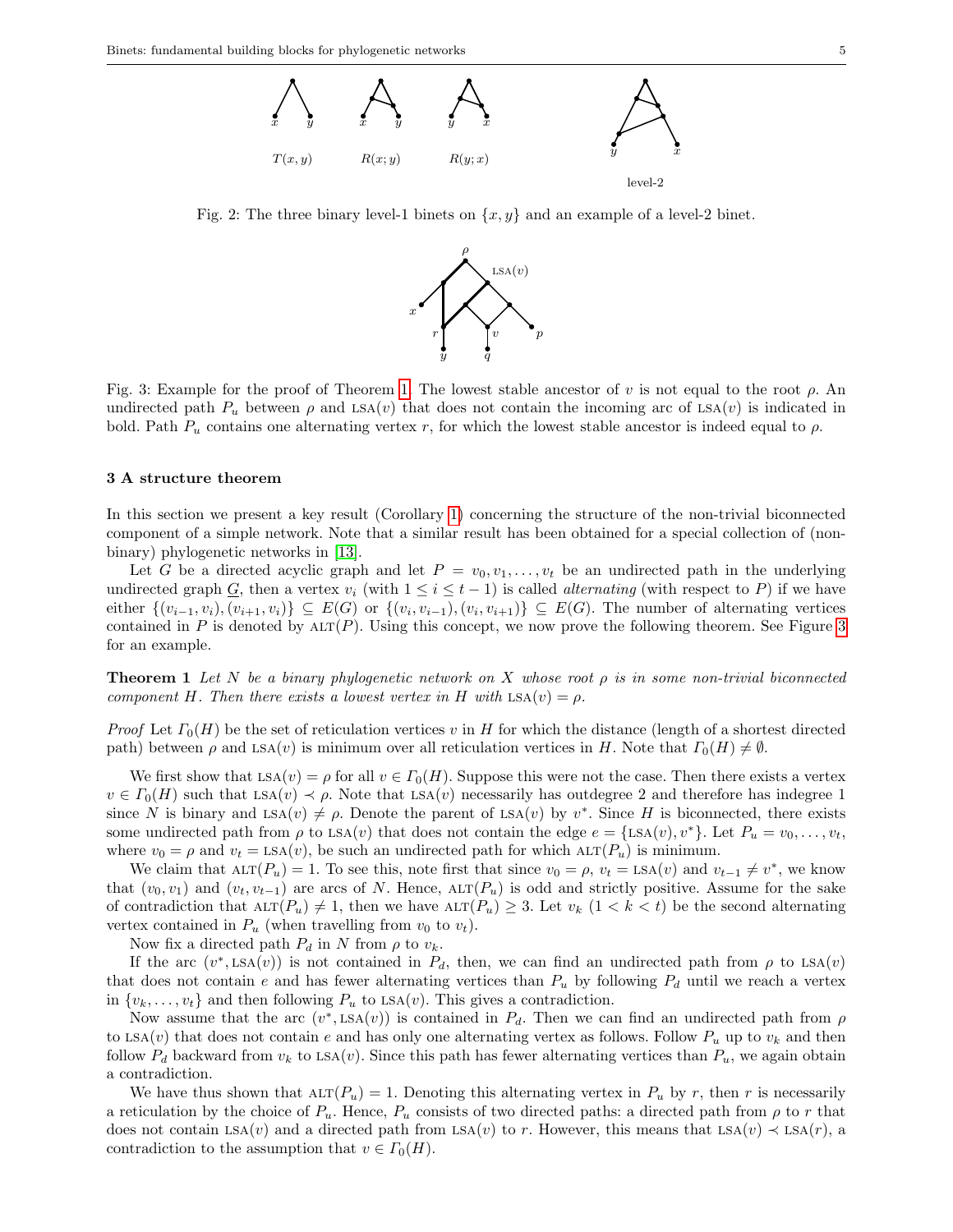Hence, we know that  $\Gamma_0(H)$  is the set of reticulation vertices v of H such that LSA(v) = ρ and that  $\Gamma_0(H)$ is not empty.

Now fix a vertex v in  $\Gamma_0(H)$  that is lowest over all vertices of  $\Gamma_0(H)$ , that is, there does not exist a vertex u in  $\Gamma_0(H)$  such that  $v \prec u$ . It remains to show that v is lowest over all vertices of H. Assume that this is not the case. Then the child c of v is also in H. If c were a reticulation then, by Lemma [1,](#page-3-0)  $LSA(v) \preceq LSA(c)$ . However, this would imply that  $LSA(c) = \rho$ , contradicting the choice of v. Hence, c is a tree vertex.

Since H is biconnected, there exists some undirected path from  $\rho$  to c that does not contain v. Let  $P_u$  $w_0, \ldots, w_t$  be such a path such that  $\text{ALT}(P_u)$  is minimum. Note that we have  $w_0 = \rho$  and  $w_t = c$ .

Since c is a tree vertex and  $P_u$  does not contain its parent v,  $(w_t, w_{t-1})$  is an arc of N. Together with  $(w_0, w_1)$  being an arc in N, we know that  $\text{ALT}(P_u)$  is odd and strictly positive. We now show, using a similar proof as above, that  $\text{ALT}(P_u) = 1$ . If this were not the case, then we would have  $\text{ALT}(P_u) \geq 3$ . Let  $w_k$  $(1 < k < t)$  be the second alternating vertex contained in  $P_u$ . We know that  $(w_k, w_{k-1})$  and  $(w_k, w_{k+1})$  are two arcs contained in N. Now fix a directed path  $P_d$  in N from  $\rho$  to  $w_k$ .

If the vertex v is not contained in  $P_d$ , then we can find an undirected path from  $\rho$  to c that does not contain v and has fewer alternating vertices than  $P_u$  by following  $P_d$  from  $\rho$  it reaches a vertex from  $\{w_k, \ldots, w_t\}$  and then following  $P_u$  up to c. If v is contained in  $P_d$ , then we follow  $P_u$  from  $\rho$  to  $w_k$  and then follow  $P_d$  from  $w_k$ to c and obtain an undirected path from  $\rho$  to c that does not contain v and has one alternating vertices, which is less than the number of alternating vertices in  $P_u$ . In either case, we obtain a contradiction.

We have thus shown that  $\text{ALT}(P_u) = 1$ . Denoting this alternating vertex in  $P_u$  by r, then r is necessarily a reticulation by the choice of  $P_u$ . Hence,  $P_u$  consists of two directed paths: a directed path from  $\rho$  to r that does not contain v and a directed path from c to r. However, this means that  $v \prec$  LSA(r), and hence LSA(v)  $\preceq$  LSA(r) in view of Lemma [1.](#page-3-0) This implies that  $r \in \Gamma_0(H)$ , a contradiction to the assumption that v is lowest among  $\Gamma_0(H)$ . is lowest among  $\Gamma_0(H)$ .

The following is a direct consequence of the above theorem.

<span id="page-5-0"></span>**Corollary 1** Suppose that  $N$  is a simple binary phylogenetic network. Let  $H$  be the unique non-trivial biconnected component of N. Then there exists a lowest vertex v of H such that there exist two arc-disjoint directed paths from the root of  $N$  to  $v$ .

#### <span id="page-5-1"></span>4 Displaying binets by binary networks

A collection of binary level-1 binets is compatible if there exists some binary network that displays all binets from the collection. In this section, we study the compatibility of binets. Our main result in this section (Theorem [3\)](#page-7-0) shows that when studying the compatibility of binets, we can restrict to binary level-1 networks.

We will restrict ourselves throughout this section to *thin* collections of binets, i.e. collections containing at most one binet on x and y for all distinct  $x, y \in X$ . Clearly, any collection of binets that is not thin is not compatible.

First, we need some new definitions. Given a digraph G, a sink set of G is a proper subset  $U \subset V(G)$  such that there is no arc leaving U, that is, there exists no arc  $(x, y)$  with  $x \in U$  and  $y \in V(G) \setminus U$ . A bipartition (or split) of  $V(G)$  into nonempty sets A and B, denoted  $A|B$ , is called

- Type I if both A and B are sink sets (i.e. there is no arc from any element in A to any element in B or vice versa);
- Type II if either A or B (but not both) is a sink set; and
- Type III if for all  $x \in A, y \in B$   $(x, y)$  is an arc in G if and only if  $(y, x)$  is an arc in G.

We say that  $A|B$  is a typed split of G if it is a split of Type I, II or III.

For a collection  $\mathcal B$  of binary level-1 binets on X, we introduce the digraph  $D(\mathcal B)$  with vertex set X and  $(x, y)$  being an arc in  $D(\mathcal{B})$  if  $T(x, y) \in \mathcal{B}$  or  $R(x, y) \in \mathcal{B}$ . See Figure [4](#page-6-0) for an example.

The following two lemmas show important properties of typed splits that will be used to establish Theorems [2](#page-6-1) and [3.](#page-7-0)

<span id="page-5-2"></span>**Lemma 2** Suppose that  $\mathcal{B}$  and  $\mathcal{B}'$  are two thin collections of binary level-1 binets on  $X$  with  $\mathcal{B} \subseteq \mathcal{B}'$ . Then each typed split of  $D(\mathcal{B}')$  is a typed split of  $D(\mathcal{B})$ .

*Proof* Suppose that  $A|B$  is a typed split of  $D(\mathcal{B}')$ . If  $A|B$  is of Type I in  $D(\mathcal{B}')$ , then it is of Type I in  $D(\mathcal{B})$ since  $D(\mathcal{B})$  is a subgraph of  $D(\mathcal{B}')$ . Similarly, if  $A|B$  is of Type II in  $D(\mathcal{B}')$ , then it is of Type I or II in  $D(\mathcal{B})$ . If  $A|B$  is of Type III in  $D(\mathcal{B}')$  then (since  $\mathcal{B}'$  is thin) any binet on x and y with  $x \in A$  and  $y \in B$  is  $T(x, y)$ . Therefore,  $A|B$  is of Type I or III in  $D(B)$ .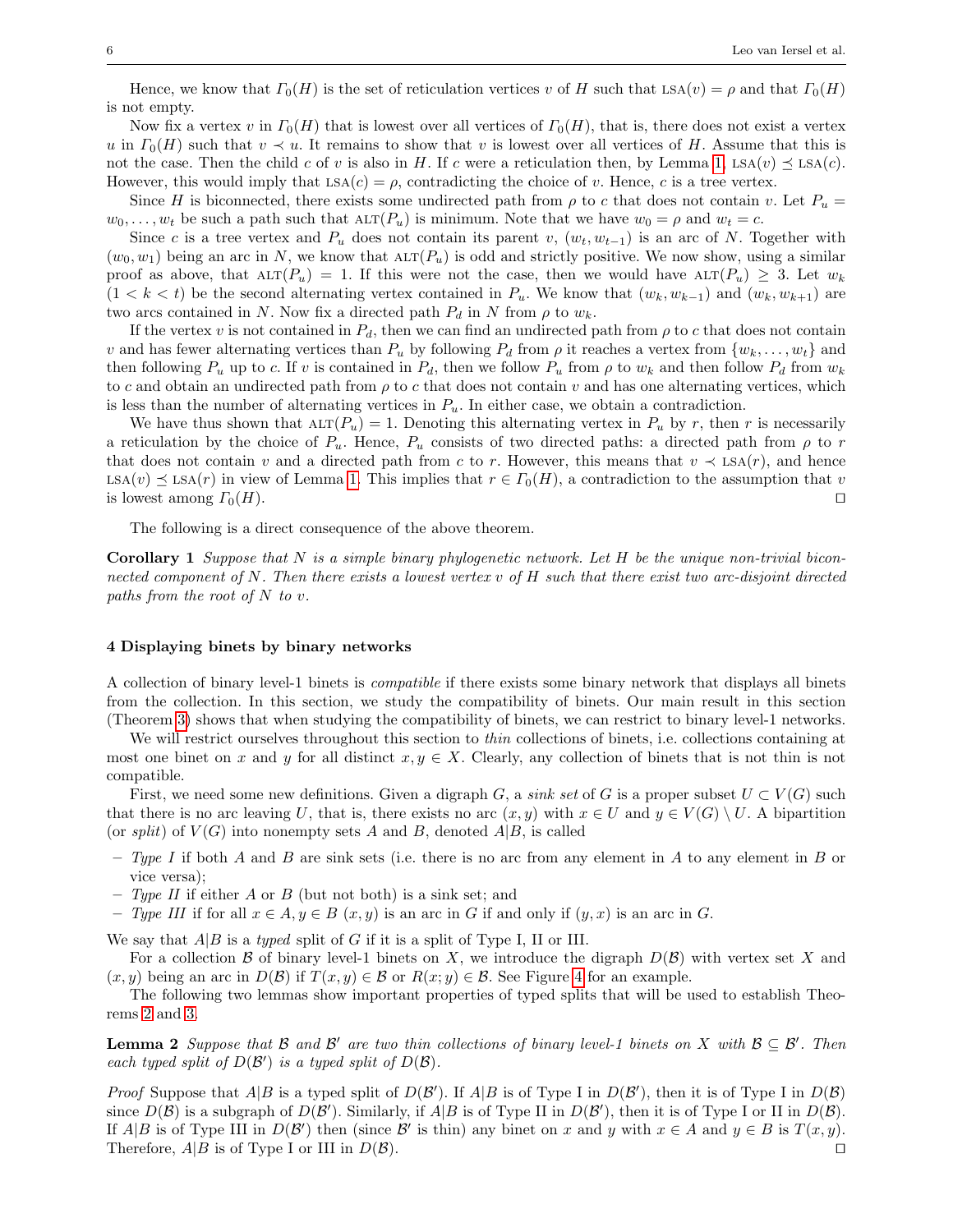<span id="page-6-0"></span>

Fig. 4: A digraph  $D(\mathcal{B})$  representing the set of binets  $\mathcal{B} = \{T(x_4, x_3), R(x_4; x_1), R(x_4; x_2), T(x_5, x_1), R(x_5; x_2),$  $R(x_5; x_3), T(x_6, x_2), R(x_6; x_1), R(x_6; x_3)$  and a network N displaying B. The direction of the arcs in N is downward, and omitted. downward, and omitted.

<span id="page-6-2"></span>**Lemma 3** Suppose that  $\beta$  is a thin collection of binary level-1 binets on X. If  $\beta$  is displayed by a binary network, then  $D(\mathcal{B})$  has a typed split.

*Proof* Suppose that  $\beta$  is displayed by a binary network. Then  $\beta$  is displayed by a binary recoverable network N. Let  $\mathcal{B}'$  be the set of binary level-1 binets contained in  $\mathcal{B}(N)$ . Then we have  $\mathcal{B} \subseteq \mathcal{B}' \subseteq \mathcal{B}(N)$ . By Lemma [2,](#page-5-2) it suffices to show that  $D(\mathcal{B}')$  has a typed split.

Consider the root  $\rho$  of N, which is equal to LSA(X) since N is recoverable. Denote the two children of  $\rho$ by  $u_1$  and  $u_2$ . We consider two cases.

The first case is that at least one arc incident with  $\rho$  is a cut arc. Then the other arc incident with  $\rho$  is also a cut arc. Then let  $A = C(u_1)$  and  $B = C(u_2)$ . Note that  $A|B$  is a split because neither A nor B is empty. In addition, for all  $x \in A, y \in B$  we have  $N|_{\{x,y\}} = T(x,y)$  and hence  $A|B$  is a Type III split with respect to  $D(\mathcal{B}')$ .

In the second case, both arcs incident with  $\rho$  are not cut arcs. Hence, the root  $\rho$  is contained in a non-trivial biconnected component H containing  $u_1$  and  $u_2$ . By Corollary [1,](#page-5-0) there exists a lowest vertex v in H with two arc-disjoint paths  $P_1, P_2$  from  $\rho$  to v. Since v is a lowest vertex in H, we know that v is a reticulation vertex and the arc leaving v is a cut arc. Let  $B = C(v)$  and  $A = X \setminus B$ . Then B is clearly nonempty. In addition, A is nonempty, as otherwise  $\text{LSA}(X) \leq v$ , a contradiction to the fact that  $\text{LSA}(X) = \rho$  (as N is recoverable). Therefore,  $A|B$  is a split.

Consider  $x \in A$  and  $y \in B$  and the subnetwork  $N|_{\{x,y\}}$ . There is at least one directed path from  $\rho$  to x, and each such path contains at least one arc of  $P_1$  or  $P_2$ . Hence, in the process of obtaining  $N|_{\{x,y\}}$  from N, the paths  $P_1, P_2$  do not become parallel arcs. Therefore,  $N|_{\{x,y\}}$  contains two arc-disjoint paths from  $\rho$  to v and we can conclude that  $N|_{\{x,y\}} \neq T(x,y)$ . Therefore, if  $N|_{\{x,y\}} \in \mathcal{B}^*$ , that is,  $N|_{\{x,y\}}$  is level-1, then  $N|_{\{x,y\}} = R(x,y)$ . This implies that there is no arc  $(y,x)$ . Therefore, A|B is a Type I or Type II split of  $D(\mathcal{B}^*).$ the paths  $P_1, P_2$  do not become parallel arcs. Therefore,  $N|_{\{x,y\}}$  contains two arc-disjoint paths from  $\rho$  to v and we can conclude that  $N|_{\{x,y\}} \neq T(x,y)$ . Therefore, if  $N|_{\{x,y\}} \in \mathcal{B}^*$ , that is,  $N|_{\{x,y\}}$  is level-1, then  $D(\mathcal{B}^*)$ ).  $\Box$ 

Note that the condition that  $\beta$  is displayed by a binary network in the above lemma can not be weakened to that  $\beta$  is displayed by a network. For example, consider the binet collection  $\beta$  and network N in Figure [4.](#page-6-0) Although network N displays  $\mathcal{B}$ , digraph  $D(\mathcal{B})$  has no typed split (as can be easily checked).

We now introduce two operations, which can be used to combine two phylogenetic networks into a new We now introduce two operations, which can be used to combine two phylogenetic networks into a new one. Suppose that  $N_1$  and  $N_2$  are two phylogenetic networks with disjoint leaf sets. Let  $T(N_1, N_2)$  be the phylogenetic network obtained from  $N_1$  and  $N_2$  by adding a new vertex v and two arcs from v to the roots of  $N_1$ and  $N_2$ . In addition, the network  $R(N_1; N_2)$  is obtained by taking a binet  $R(y_1; y_2)$ , with  $y_1, y_2 \notin L(N_1) \cup L(N_2)$ , and replacing  $y_i$  by the root of  $N_i$ , for  $i = 1, 2$ . See Figure [5](#page-7-2) for examples.

For a binet set  $\mathcal{B}$  on X and a subset  $A \subseteq X$ , we define

$$
\mathcal{B}|_A = \{S \in \mathcal{B} : L(S) \subseteq A\}.
$$

<span id="page-6-1"></span>The next theorem can be used to determine in polynomial time whether a collection of binary level-1 binets is displayed by some binary level-1 network. See Section 6 for more details. is displayed by some binary level-1 network. See Section [6](#page-9-0) for more details.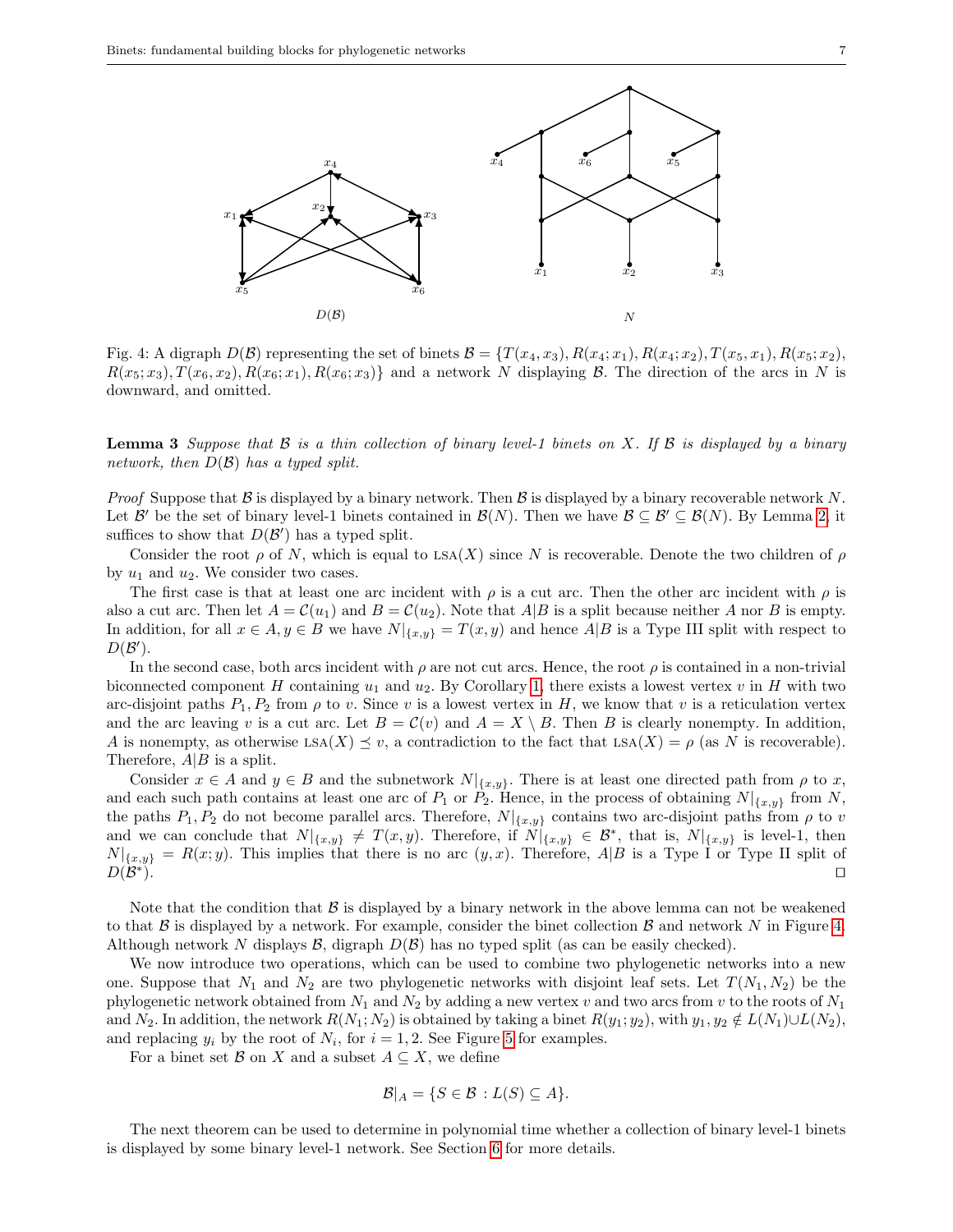<span id="page-7-2"></span>

Fig. 5: Examples of two networks built recursively by using the operations introduced in the text.

**Theorem 2** Suppose that  $\mathcal B$  is a thin collection of binary level-1 binets on X. If there exists a typed split  $A|B$ of  $D(\mathcal{B})$  such that  $\mathcal{B}|_A$  and  $\mathcal{B}|_B$  are both displayed by some binary level-1 network, then  $\mathcal B$  is displayed by a binary level-1 network. Moreover, if B is displayed by a binary level-1 network, then there exists at least one typed split of  $D(\mathcal{B})$  and, for each typed split A|B of  $D(\mathcal{B})$ ,  $\mathcal{B}|_A$  and  $\mathcal{B}|_B$  are both displayed by some binary level-1 network.

*Proof* First suppose that there exists a typed split  $A|B$  of  $D(\mathcal{B})$  such that  $\mathcal{B}|_A$  and  $\mathcal{B}|_B$  are displayed by binary level-1 networks  $N_A$  and  $N_B$ , respectively.

If  $A|B$  is a Type I or Type III split of  $D(\mathcal{B})$ , then consider the network  $N = T(N_A, N_B)$ . Then N is a binary level-1 phylogenetic network on X and

$$
\mathcal{B} \subseteq \{T(x,y) : x \in A, y \in B\} \cup \mathcal{B}(N_A) \cup \mathcal{B}(N_B) = \mathcal{B}(N),
$$

and so  $\beta$  is displayed by N.

If  $A|B$  is a Type II split of  $D(\mathcal{B})$ , then without loss of generality we may assume that B is a sink set in  $D(\mathcal{B})$ . Now consider the network  $N = R(N_A; N_B)$ . Then N is a binary level-1 phylogenetic network on X and

$$
\mathcal{B} \subseteq \{R(x; y) : x \in A, y \in B\} \cup \mathcal{B}(N_A) \cup \mathcal{B}(N_B) = \mathcal{B}(N),
$$

and so  $\beta$  is displayed by N.

Now suppose that  $\mathcal B$  is displayed by a binary level-1 network N. By Lemma [3,](#page-6-2) there exists a typed split  $B \circ B(D(\mathcal B))$ . Then  $\mathcal B|_A \subseteq \mathcal B(N|_A)$  and  $\mathcal B|_B \subseteq \mathcal B(N|_B)$ .  $A|B$  of  $D(\mathcal{B})$ . Then  $\mathcal{B}|_A \subseteq \mathcal{B}(N|_A)$  and  $\mathcal{B}|_B \subseteq \mathcal{B}(N|_B)$ .

We now prove the main result of this section.

<span id="page-7-0"></span>**Theorem 3** Suppose that  $\beta$  is a thin collection of binary level-1 binets on X. Then  $\beta$  is displayed by a binary level-1 network if and only if it is displayed by a binary network.

*Proof* Suppose that  $\beta$  is displayed by a binary network. We claim that  $\beta$  is also displayed by a binary level-1 network. We shall establish this claim by induction on  $|X|$ .

If  $|X| = 2$ , then B contains at most one binet, which has leaf set X. Therefore we know that B is displayed by a binary level-1 network.

Now assume that  $|X| > 2$ , and the claim holds for all sets X' with  $2 \leq |X'| < |X|$ . Let N be a binary network on X with  $\mathcal{B} \subseteq \mathcal{B}(N)$ . By Lemma [3,](#page-6-2) there exists a typed split  $A|B$  of  $D(\mathcal{B})$ . Note that  $\mathcal{B}|_A \subseteq \mathcal{B}(N|_A)$ and  $\mathcal{B}|_B \subseteq \mathcal{B}(N|_B)$ . Therefore, by induction, each of  $\mathcal{B}|_A$  and  $\mathcal{B}|_B$  is displayed by a binary level-1 network. By Theorem 2, it follows that  $\mathcal{B}$  is displayed by a binary level-1 network. Theorem [2,](#page-6-1) it follows that  $\beta$  is displayed by a binary level-1 network.

#### <span id="page-7-1"></span>5 Binets determine the number of reticulations of a binary level-1 network

In this section we show that, that although the collection of binets displayed by a level-1 network does not necessarily determine the network (see Figure [1\)](#page-1-0), it does in fact determine the number of reticulations in the network. We begin by showing that it suffices to consider level-1 networks in which all cycles (in the underlying undirected graph) have length 3.

First, we introduce some further notation. A *semi-cycle C* of an acyclic directed graph is the union of two non-identical, internally-vertex-disjoint, directed paths from s to t, with  $s = s(C)$  and  $t = t(C)$  two distinct vertices that are referred to as the source and terminal of C, respectively. The length of a semi-cycle is the number of distinct vertices that it contains.

<span id="page-7-3"></span>We now show that we may restrict to networks in which all semi-cycles have length 3.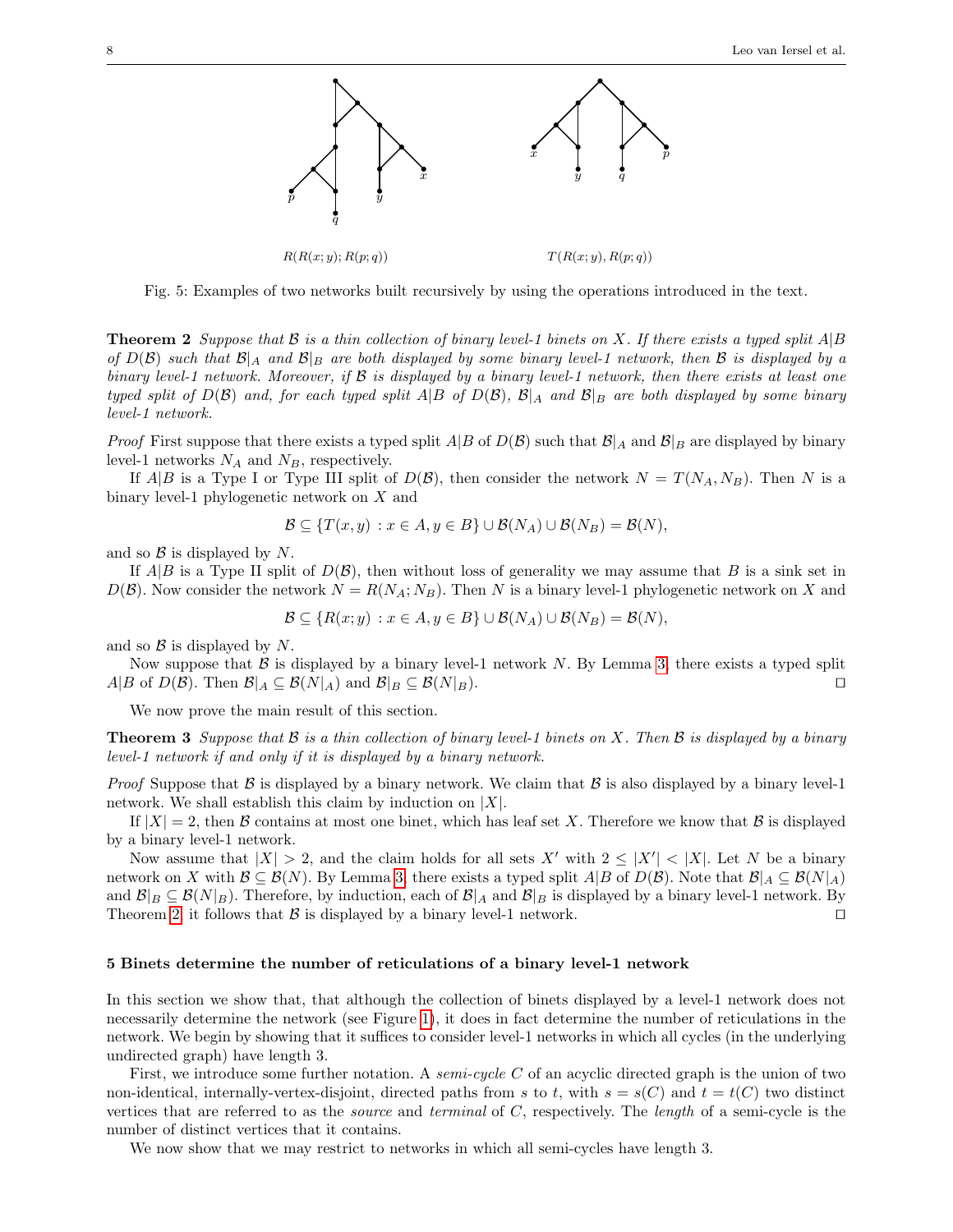<span id="page-8-1"></span>

<span id="page-8-2"></span>Fig. 6: The three cases for the location of x in each of the networks  $N_1$  and  $N_2$  in the proof of Theorem [4.](#page-8-0)



Fig. 7: The two possible ways to add leaf x to  $N'_1$  and  $N'_2$  in the proof of Theorem [4](#page-8-0) such that the obtained networks  $N_1$  and  $N_2$  have different numbers of reticulation vertices.

**Lemma 4** If N is a binary level-1 network, then there exists a binary level-1 network N' in which every semicycle has length 3, such that  $\mathcal{B}(N') = \mathcal{B}(N)$  and  $N'$  have the same number of reticulation vertices.

*Proof* Consider a semi-cycle of N with source s and terminal t and length at least 4. Let  $(u_1, v_1), \ldots, (u_k, v_k)$ ,  $(t, w)$  be the arcs leaving the semi-cycle. Then  $k \geq 2$ . Let  $N^*$  be a network obtained from a binary tree on  $\{v_1, \ldots, v_k\}$  by replacing  $v_i$  by the subgraph of N rooted at  $v_i$ , for  $i = 1, \ldots, k$ . Let  $N_w$  be the subgraph of N rooted at w. Then we construct N' from N by replacing the subgraph of N rooted at s by the network  $R(N^*; N_w)$ . It is straightforward to see that  $N'$  is a binary level-1 network with the required properties.  $\Box$ 

We now establish the main result of this section.

<span id="page-8-0"></span>**Theorem 4** If  $N_1$  and  $N_2$  are rooted binary level-1 phylogenetic networks on X with  $\mathcal{B}(N_1) = \mathcal{B}(N_2)$  then  $N_1$ and  $N_2$  have the same number of reticulation vertices.

*Proof* The proof is by induction on the number of leaves |X|. The induction basis for  $|X| = 2$  is clear. Now suppose that  $N_1$  and  $N_2$  are two non-isomorphic rooted binary level-1 phylogenetic networks on  $|X| \geq 3$  with  $\mathcal{B}(N_1) = \mathcal{B}(N_2)$  but with different numbers of reticulation vertices. We add an outdegree-1 root to each of  $N_1$ and  $N_2$  with an arc to the original root. By Lemma [4,](#page-7-3) we may assume that all semi-cycles in  $N_1$  and  $N_2$  have length 3.

Choose an arbitrary leaf  $x \in X$  and let  $X' = X \setminus \{x\}$ . Let  $N'_1$  and  $N'_2$  be the networks obtained from  $N_1|_{X'}$ and  $N_2|_{X'}$ , respectively, by adding an outdegree-1 root with an arc to the original root. Then  $N'_1$  and  $N'_2$  have the same number of reticulation vertices by induction.

Since all semi-cycles in  $N_1$  and  $N_2$  are assumed to have length 3, there are three cases for the location of x in each of the networks  $N_1, N_2$ , illustrated in Figure [6.](#page-8-1)

If the parent of x is in a semi-cycle in  $N_i$ , let  $v_i$  be the source of this semi-cycle, and let  $v_i$  be the parent of x otherwise. Let  $B_i := C(v_i) \setminus \{x\}$  and  $A_i := X' \setminus B_i$  (recall that  $C(v_i)$  denotes the cluster of  $v_i$ ).

We now consider the different ways in which we could add x to both networks. Since  $N_1$  and  $N_2$  have different numbers of reticulation vertices, there are two cases to consider (after eliminating symmetric cases), as illustrated in Figure [7.](#page-8-2)

The first case is that the parent of x is not in a semi-cycle in  $N_1$  but is the terminal of a semi-cycle in  $N_2$ . First suppose that  $B_1 \cap B_2 \neq \emptyset$ . Then choose an arbitrary vertex  $y \in B_1 \cap B_2$ . Then  $N_1|_{\{x,y\}} = T(x,y)$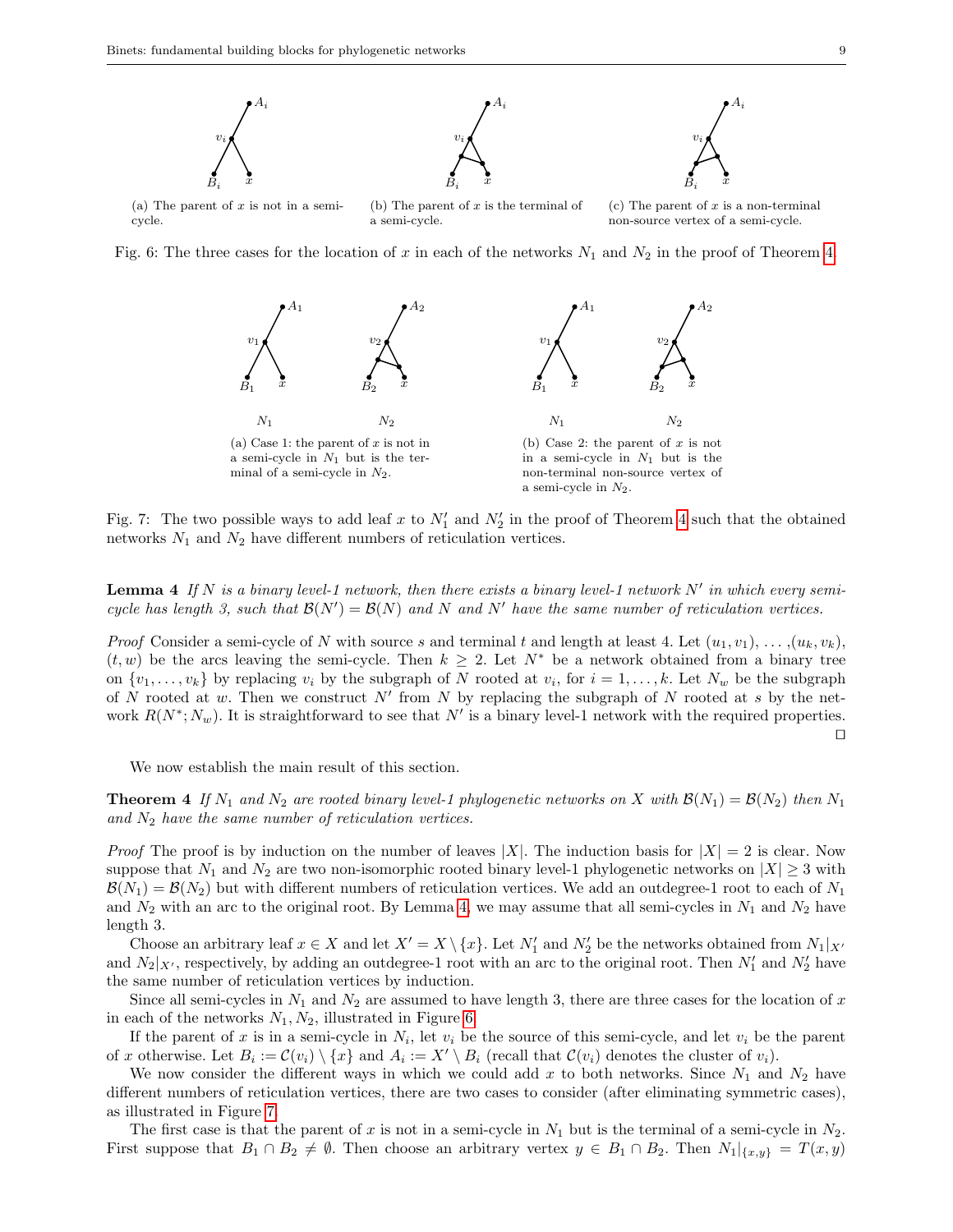while  $N_2|_{\{x,y\}} = R(y;x)$ , a contradiction. Hence, we may assume that  $B_1 \cap B_2 = \emptyset$ . Then  $B_1 = A_2$  and  $B_2 = A_1$ . Clearly,  $B_1, B_2 \neq \emptyset$ . Take  $y \in B_1 = A_2$  and  $z \in B_2 = A_1$ . Then  $N_1|_{\{x,y\}} = T(x,y)$  and hence  $N_2|_{\{x,y\}} = T(x,y)$ , from which we can deduce that  $N_2|_{\{z,y\}} = T(z,y)$ . In addition,  $N_2|_{\{z,x\}} = R(z;x)$  and hence  $N_1|_{\{z,x\}} = R(z;x)$ , from which we can deduce that  $N_1|_{\{z,y\}} = R(z;y)$ . This leads to a contradiction since  $N_2|_{\{z,y\}} = T(z,y)$ .

The second case is that the parent of x is not in a semi-cycle in  $N_1$  but is the non-terminal non-source vertex of a semi-cycle in N<sub>2</sub>. First suppose that  $B_1 \cap B_2 \neq \emptyset$ . Then choose an arbitrary vertex  $y \in B_1 \cap B_2$ . Then  $N_1|_{\{x,y\}} = T(x,y)$  while  $N_2|_{\{x,y\}} = R(x,y)$ , a contradiction. Hence, we may assume that  $B_1 \cap B_2 = \emptyset$ . Then, as in the previous case,  $B_1 = A_2 \neq \emptyset$  and  $A_1 = B_2 \neq \emptyset$ . Take  $y \in B_1 = A_2$  and  $z \in B_2 = A_1$ . Then, similar to the previous case,  $N_1|_{\{x,y\}} = T(x,y)$  and hence  $N_2|_{\{x,y\}} = T(x,y)$ , from which we can deduce that  $N_2|_{\{z,y\}} = T(z,y)$ . In addition,  $N_2|_{\{z,x\}} = R(x;z)$  and hence  $N_1|_{\{z,x\}} = R(x;z)$ , from which we can deduce that  $N_1|_{\{z,u\}} = R(y;z)$ . This again leads to a contradiction since  $N_2|_{\{z,u\}} = T(z,y)$ . that  $N_1|_{\{z,y\}} = R(y;z)$ . This again leads to a contradiction since  $N_2|_{\{z,y\}} = T(z,y)$ .

## <span id="page-9-0"></span>6 Complexity of Binet Compatibility

A direct consequence of Theorem [2](#page-6-1) is that there exists a simple polynomial-time algorithm to decide whether there exists a binary level-1 network displaying a given collection  $\beta$  of binary level-1 binets (see [\[11\]](#page-13-3) for a related algorithm). In particular, a sink set of  $D(\mathcal{B})$  can be found in polynomial-time by computing the strongly connected components of  $D(\mathcal{B})$  [\[17\]](#page-13-5) and checking for each of them whether it is a sink set. This can be used to find a typed split, if it exists. If such a split does not exist, then  $\beta$  is not compatible. Otherwise, we can try to construct networks for  $\mathcal{B}|_A$  and  $\mathcal{B}|_B$  recursively, and combine them as described in the proof of Theorem [2.](#page-6-1) This algorithm is similar to the Aho algorithm for deciding whether a set of rooted trees can be displayed by some rooted tree [\[1\]](#page-12-5).

From Theorem [3,](#page-7-0) it now follows that the following problem can also be solved in polynomial time.

Binet Compatibility (BC) **Input:** a set  $\beta$  of binary level-1 binets. Question: is B compatible, i.e., does there exist a binary network N with  $\mathcal{B} \subseteq \mathcal{B}(N)$ ?

We show now that the assumption that all binets in  $\beta$  are binary and level-1 is essential. Indeed, for general binets, the compatibility problem is at least as hard as the well-known graph isomorphism problem (GI) [\[8,](#page-12-6) [18\]](#page-13-6), which is not known to be solvable in polynomial time. This is even true when the given binet set is thin (contains at most one binet for each pair of leaves).

<span id="page-9-1"></span>**Theorem 5** Deciding whether there exists a phylogenetic network displaying a given thin set B of binets is GI-hard.

*Proof* We reduce from DAG-isomorphism, which is known to be GI-complete [\[18\]](#page-13-6). Let  $G_1, G_2$  be two directed acyclic graphs, which form an instance of the DAG-isomorphism problem. For  $i = 1, 2$ , we add vertices  $\rho_i, u_i, v_i, w_i, r_i$ , a new leaf labelled x, an arc from  $w_i$  to each indegree-0 vertex of  $G_i$  and from each outdegree-0 vertex of  $G_i$  to  $r_i$  and arcs  $(\rho_i, u_i)$ ,  $(u_i, v_i)$ ,  $(\rho_i, v_i)$ ,  $(v_i, w_i)$  and  $(r_i, x)$ . In  $G_1$ , we add a new leaf labelled y and an arc  $(u_1, y)$ . In  $G_2$ , we add a new leaf labelled z and an arc  $(u_2, z)$ . We have thus transformed  $G_1$  into a binet  $B_1$  and  $G_2$  into a binet  $B_2$ . The third binet is  $B_3 = T(y, z)$ . See Figure [8](#page-10-1) for an illustration.

We claim that  $G_1$  and  $G_2$  are isomorphic if and only if there exists a network displaying  $B_1, B_2$  and  $B_3$ .

First assume that  $G_1$  and  $G_2$  are isomorphic. Then we can construct a network displaying  $B_1, B_2$  and  $B_3$ as follows. Take  $B_1$  and subdivide the arc  $(u_1, y)$  by a new vertex  $u'_1$  and add leaf z with an arc  $(u'_1, z)$ . The obtained network clearly displays  $B_1$  and  $B_3$  and it also displays  $B_2$  since  $G_1$  and  $G_2$  are isomorphic.

Now assume that there exists some network N displaying  $B_1, B_2$  and  $B_3$ . Then  $N|_{\{x,y\}} = B_1$ . Hence, N contains a cycle (in the underlying undirected graph) containing a reticulation  $v$ , such that  $x$  and the image of  $G_1$  are below the arc leaving v, while y is below some other arc leaving the cycle. Since  $N|_{\{y,z\}} = T(y,z)$ , leaf z is not below v in N. Therefore, deleting v, x and the parent of x from the subgraph of N rooted at v gives  $G_1$ .

Similarly, N contains a cycle containing a reticulation  $v'$ , such that x and the image of  $G_2$  are below the arc leaving v', while z is below some other arc leaving the cycle. Since  $N|_{\{y,z\}} = T(y,z)$ , leaf y is not below v' in N. Therefore, deleting  $v'$ , x and the parent of x from the subgraph of N rooted at  $v'$  gives  $G_2$ .

Moreover,  $v = v'$  since  $N|_{\{y,z\}} = T(y,z)$ . Hence,  $G_1$  and  $G_2$  are isomorphic.  $\square$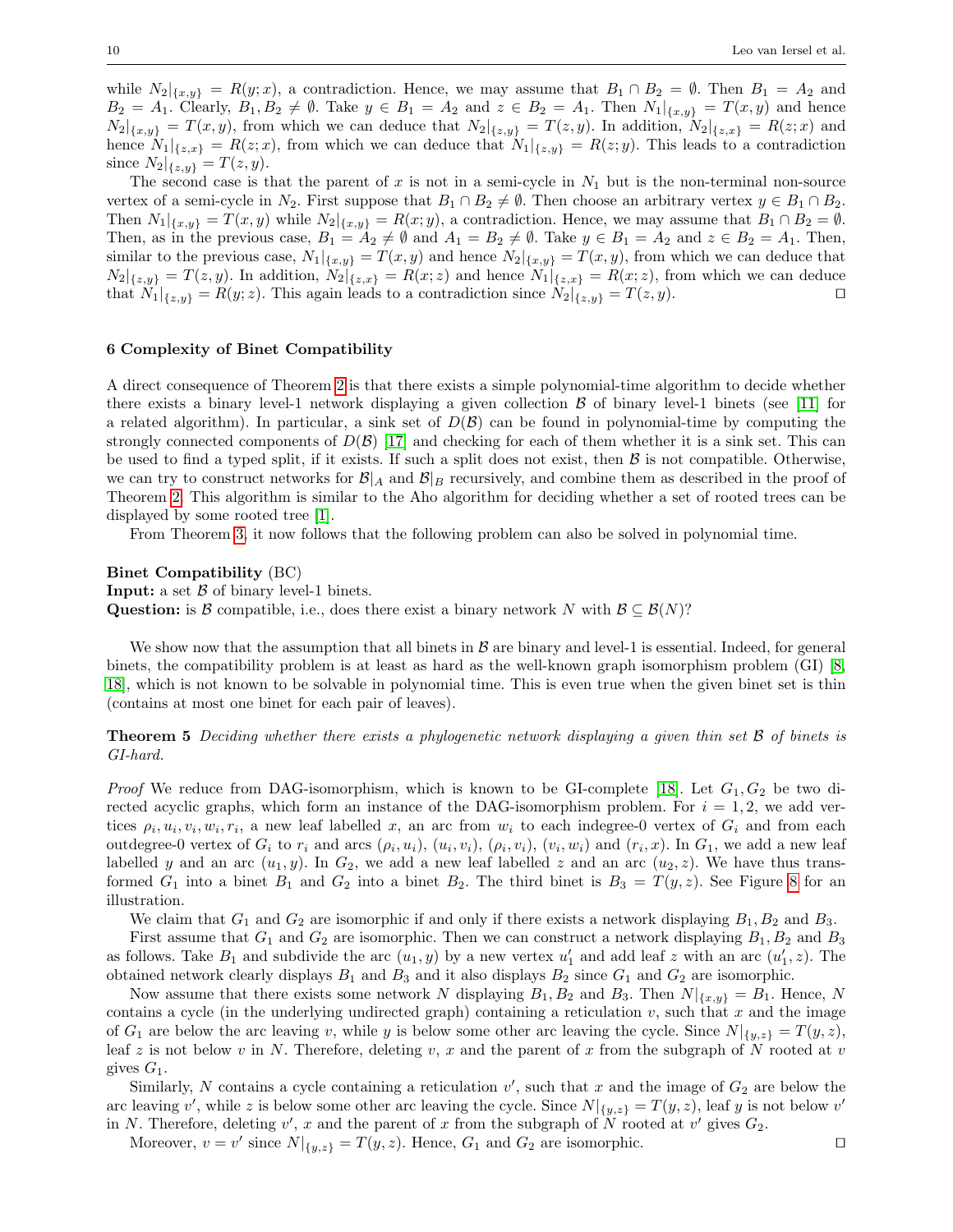<span id="page-10-1"></span>

Fig. 8: The three binets constructed in the proof of Theorem [5,](#page-9-1) and a network N that displays all three binets if the digraphs  $G_1$  and  $G_2$  are isomorphic.

## <span id="page-10-0"></span>7 Maximum Binet Compatibility

If a collection of binets is not compatible, the question arises whether it is possible to find a largest compatible subset of the binets, in polynomial time. Here we show that this is unlikely to be the case. The decision version of this problem is defined as follows.

## Maximum Binet Compatibility (MBC)

**Input:** a set  $\beta$  of binary level-1 binets and an integer k. **Question:** does there exist a compatible subset  $\mathcal{B}'$  of  $\mathcal{B}$  with  $|\mathcal{B}'| \geq k$ ?

We now establish the complexity of this problem (see Theorem [6\)](#page-11-0). Recall from Section [5](#page-7-1) that  $s(C)$  and  $t(C)$ denote the source and terminal of a semi-cycle C, respectively.

<span id="page-10-2"></span>**Lemma 5** If the binet  $R(x; y)$  is displayed by a binary level-1 network N, then  $LSA(x, y)$  is the source of a semi-cycle C in N. In addition, y is below  $t(C)$  and x is not below  $t(C)$ .

*Proof* Let  $u = \text{LSA}(x, y)$ . Note that u is not a reticulation vertex, as otherwise the child of u would be a stable ancestor of x and y that is below u. Hence, u has two children, denoted by  $u_1$  and  $u_2$ .

Observe that neither  $(u, u_1)$  nor  $(u, u_2)$  is a cut arc, since otherwise we would have  $N|_{\{x, y\}} = T(x, y)$ , while by the assumption of the lemma  $N|_{\{x,y\}} = R(x,y)$ . Hence, u is the source of a semi-cycle C. Let  $v := t(C)$  be the terminal of C. If neither x nor y is below v, then  $N|_{\{x,y\}} = T(x,y)$ , a contradiction. If both x and y are below v, then v is a stable ancestor of x and y, a contradiction to  $LSA(x, y) = u$ . Therefore, precisely one of x and y is below v. If x is below v and y is not, then  $N|_{\{x,y\}} = R(y;x)$ , a contradiction. Therefore, y is below v and x is not. and x is not.  $\square$ 

In view of the last lemma, for each binet  $R(x; y) = N|_{\{x,y\}}$ , there exists a unique semi-cycle  $C_N(x; y)$ containing  $LSA(x, y)$ .

<span id="page-10-3"></span>**Lemma 6** If the two binets  $R(x; y)$  and  $R(y; z)$  are both displayed by a binary level-1 network N, then

$$
s(C_N(y; z)) \prec t(C_N(x; y)).
$$

*Proof* Let  $C_1 = C_N(x; y)$  and  $C_2 = C_N(y; z)$ . By Lemma [5,](#page-10-2)  $y \prec t(C_1)$  but y is not below  $t(C_2)$ , from which we know that  $C_1 \neq C_2$ . Since  $s(C_1)$  and  $s(C_2)$  are stable ancestors of y in view of Lemma [5,](#page-10-2) we have either  $s(C_1) \prec s(C_2)$  or  $s(C_2) \prec s(C_1)$  but not both.

Note that if  $s(C_1) \prec s(C_2)$ , then  $s(C_1) \prec t(C_2)$  and hence  $y \prec s(C_1) \prec t(C_2)$ , a contradiction. Thus  $s(C_2) \prec s(C_1)$ , from which it follows that  $s(C_2) \prec t(C_1)$ .  $s(C_2) \prec s(C_1)$ , from which it follows that  $s(C_2) \prec t(C_1)$ .

Given a digraph G, let  $\mathcal{R}(G)$  be the collection of binets  $\{R(x; y) | (x, y) \in E(G)\}$  induced by G. Note that  $\mathcal{R}(G)$  is a binet set on  $V(G)$ , i.e., the leaves of the binets in  $\mathcal{R}(G)$  correspond to the vertices of G.

<span id="page-10-4"></span>**Proposition 1** Let G be a digraph. Then G is acyclic if and only if  $\mathcal{R}(G)$  is compatible.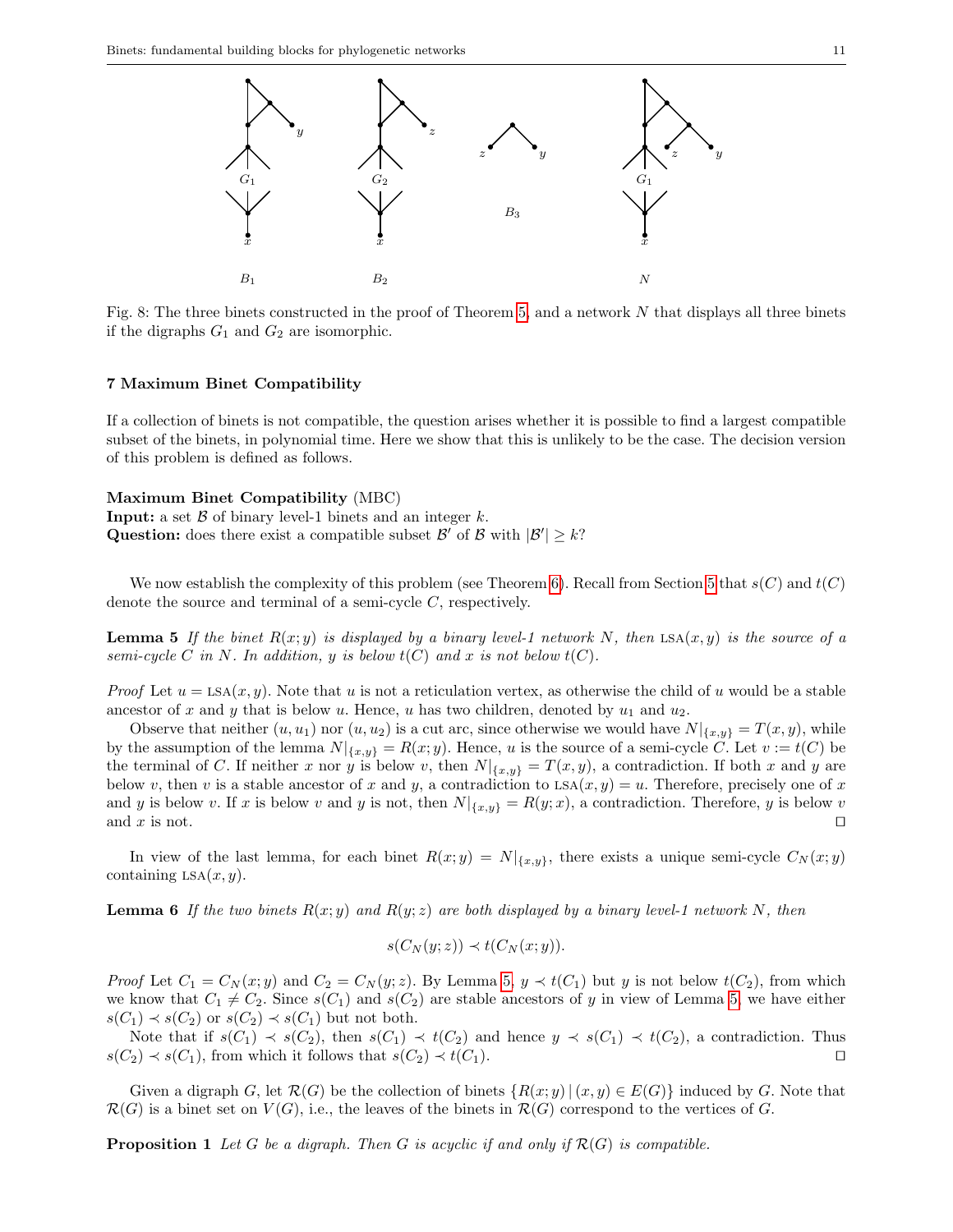<span id="page-11-2"></span>

Fig. 9: A level-1 network  $N_*$  on  $X = \{x_1, \ldots, x_n\}.$ 

*Proof* Let  $n = |X|$ , with X the vertex set of G. Suppose first that G is acyclic, then there exists a topological sorting of G, that is, the vertices of G can be ordered as  $x_1, \ldots, x_n$  so that  $(x_i, x_j) \in E(G)$  implies  $i < j$ . Hence, the network  $N_*$  in Figure [9](#page-11-2) displays  $\mathcal{R}(G)$  since  $N_*$  displays each binet  $R(x_i; x_j)$  with  $i < j$ .

Conversely, suppose that  $\mathcal{R}(G)$  is compatible. By Theorem [3,](#page-7-0) there exists a binary level-1 network N with  $\mathcal{R}(G) \subset \mathcal{B}(N)$ . It remains to show that G is acyclic. If not, then there exists a directed cycle  $(x_1, x_2, \ldots, x_m)$ for some  $m \geq 3$ . Denote  $x_{m+1} = x_1$ . In view of Lemma [5,](#page-10-2) let  $C_i = C_N(x_i; x_{i+1})$  be the semi-cycle in N containing  $\text{LSA}(x_i, x_{i+1})$  for  $1 \leq i \leq m$ . Then Lemma [5](#page-10-2) implies  $x_1 \prec s(C_m)$  and that  $x_1$  is not below  $t(C_1)$ . On the other hand, by Lemma [6](#page-10-3) we have

$$
s(C_m) \prec t(C_{m-1}) \prec s(C_{m-1}) \prec \ldots \prec s(C_2) \prec t(C_1).
$$

Together with  $x_1 \prec s(C_m)$ , it follows that  $x_1 \prec t(C_1)$ , a contradiction.

A set of binets  $\mathcal B$  on X is said to be *dense* if for each pair of distinct elements x and y in X, there exists precisely one binet on  $\{x, y\}$  in B. Hence, a dense set of binets is always thin.

## <span id="page-11-0"></span>Theorem 6 The problem MBC is NP-complete, even if the given set of binets is dense.

Proof We reduce from the NP-hard problem Feedback Arc Set in Tournaments (FAST) [\[2,](#page-12-7) [6\]](#page-12-8), which is defined as follows. Given a tournament, i.e. a digraph  $G = (V, E)$  with either  $(a, b) \in E$  or  $(b, a) \in E$  (but not both) for each pair of distinct elements a and b in V, and given a positive integer k', does there exist a subset  $F \subseteq E$ of at most  $k'$  arcs whose removal makes G acyclic. If such an arc set exists, then we call it a *feedback arc set* of G.

The reduction is as follows. For each instance  $(G, k')$  of FAST, consider the corresponding instance  $(\mathcal{R}(G), k)$ of MBC with  $k = |\mathcal{R}(G)| - k'$ . Since the set  $\mathcal{R}(G)$  of binets induced by G can be constructed in polynomial time, it suffices to show that G contains a feedback arc set with size at most  $k'$  if and only if there exists a compatible subset of  $\mathcal{R}(G)$  of size at least k.

First assume that there exists a feedback arc set E' of G with size at most k'. That is,  $|E'| \leq k'$ , and the digraph  $G^*$  obtained from G by deleting the arcs in E' is acyclic. Consider the set of binets  $\mathcal{B}' = \{R(x; y) :$  $(x, y) \in E \setminus E'$ . This set contains at least k binets. In addition, since  $\mathcal{B}' = \mathcal{R}(G^*)$ , it follows by Proposition [1](#page-10-4) that  $\mathcal{B}'$  is compatible.

Now assume that there exists a compatible binet set  $\mathcal{B}' \subseteq \mathcal{R}(G)$  with  $|\mathcal{B}'| \geq k$ . Consider the set  $E' =$  $\{(x,y) : R(x,y) \in \mathcal{R}(G) \setminus \mathcal{B}'\}$  of arcs of G. Then by Proposition [1,](#page-10-4) it follows that E' is a feedback arc set. Moreover,  $|E'| \leq k'$ , which completes the proof.

We complete the section by showing that there exists a polynomial time  $1/3$ -approximation algorithm for the MBC problem, which follows directly from the next theorem and its proof.

<span id="page-11-1"></span>**Theorem 7** Suppose that  $\mathcal B$  is a set of binary level-1 binets on X. Then there exists a binary level-1 network *N* such that  $|\mathcal{B}(N) \cap \mathcal{B}| \geq |\mathcal{B}|/3$ .

*Proof* If at least a third of the binets in  $\beta$  are tree type, then take N to be any binary tree on X and we are done. Hence we may assume that at least two thirds of the binets are reticulate type.

Impose an arbitrary ordering on the elements in X, that is, write  $X = \{x_1, \ldots, x_n\}$ . Let  $\mathcal{B}_1 = \mathcal{B} \cap$  $\{R(x_i; x_j) : 1 \leq i < j \leq n\}$  and  $\mathcal{B}_2 = \mathcal{B} \cap \{R(x_j; x_i) : 1 \leq i < j \leq n\}$ . Without loss of generality, we may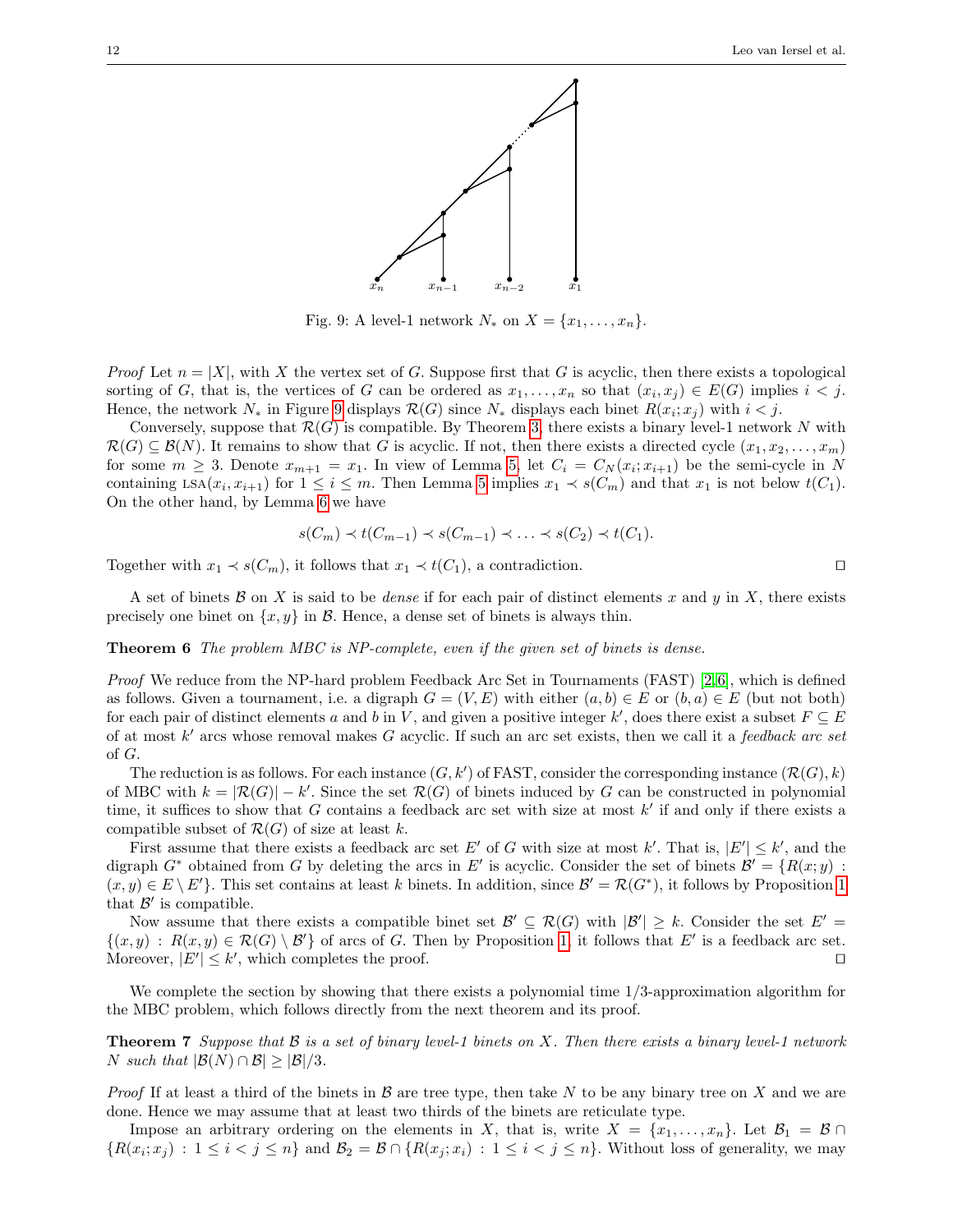assume that  $|\mathcal{B}_1| \geq |\mathcal{B}_2|$  (as the other case can be established in a similar way). Since at least two thirds of the binets are reticulate type, and each of those is contained in either  $\mathcal{B}_1$  or  $\mathcal{B}_2$  (but not both), we know that  $|\mathcal{B}_1| \geq |\mathcal{B}|/3$ . Now consider the network  $N_*$  in Figure [9,](#page-11-2) then clearly we have  $\mathcal{B}_1 \subseteq \mathcal{B}(N_*)$ . Thus we have  $|\mathcal{B}(N_*) \cap \mathcal{B}| > |\mathcal{B}_1| > |\mathcal{B}|/3$  from which the theorem follows  $|\mathcal{B}(N_*) \cap \mathcal{B}| \geq |\mathcal{B}_1| \geq |\mathcal{B}|/3$ , from which the theorem follows.

## <span id="page-12-4"></span>8 Discussion

In this paper we have developed some combinatorial results concerning collections of level-1 binets. Several interesting questions arise from these results. For example, we have shown that the collection of level-1 binets displayed by a binary phylogenetic network can be displayed by some level-1 network, but is there some canonical level-1 network that could be used to display such a collection? In addition, can we count the number of binary level-1 networks that display a dense compatible collection of binets? We have also seen that the collection of binets displayed by a binary level-1 network determine its reticulation number. Therefore it is natural to ask which properties of a phylogenetic network in general are determined by its binets?

We have also studied some algorithmic questions concerning binets. Concerning the maximum binet compatibilty problem, note that the constant 1/3 is sharp in Theorem [7.](#page-11-1) For example, consider the binet collection  ${R(x; y), T(x, y), R(y; x)}$ . However, can a better bound be achieved by restricting to thin collections of binets, and can improved approximation algorithms also be found?

In another direction, it would be interesting to know whether similar results to those proven in this paper might hold for higher level networks. For example, what can be said about properties of collections of level-2 binets, and does Theorem [4](#page-8-0) hold also for higher level networks? Also, we could try to generalize some of our results to k-nets, i.e. networks on k leaves,  $k \geq 2$ . For example, does Theorem [3](#page-7-0) hold for trinets? In general, it would be interesting to know what additional information the collection of k-nets displayed by a network might contain for  $k \geq 3$ . Note that it has been shown that trinets do not completely determine rooted networks in general [\[12\]](#page-13-7). However, do they determine properties of networks such as the number of reticulations?

Similarly, it would be interesting to extend some of our algorithmic results to higher-level networks and k-nets. For example, it is known that the compatibility problem is NP-complete for collections of level-1 trinets [\[11\]](#page-13-3). However, to date the maximum trinet compatibility problem has not been studied.

Eventually, it is hoped that new results in these directions could be useful for developing novel methods to construct phylogenetic networks from higher-level networks and k-nets. For example, using our results it may be possible to develop approaches to build a consensus network for a collection of phylogenetic trees or networks. Note that consensus networks have already proven themselves useful in the unrooted setting, where they are used to summarize key features displayed by a collection of trees or networks (see e.g. [\[10\]](#page-13-8)). A consensus method based on binets could work by breaking each of the given networks down into a collection of binets, and then developing methods to pool together the information contained in the resulting binets so as to construct some consensus network, or at least some constraints that any such network should satisfy. Note that similar approaches have been developed to build consensus trees for a collection of phylogenetic trees by breaking each of the trees down into a collection of triplets (see e.g. [\[4,](#page-12-9) Section 2]). Probably it would be of some interest to first consider how to construct a level-1 consensus network for a collection of level-1 networks by breaking each of them down into level-1 binets. This is already likely to be quite challenging in view of our result concerning NP-completeness of Maximum Binet Compatibility.

## References

<span id="page-12-5"></span>1. Aho, A.V., Sagiv, Y., Szymanski, T.G., Ullman, J.D.: Inferring a tree from lowest common ancestors with an application to the optimization of relational expressions. SIAM Journal on Computing 10(3), 405–421 (1981)

<span id="page-12-7"></span>2. Alon, N.: Ranking tournaments. SIAM Journal on Discrete Mathematics 20(1), 137–142 (2006)

- <span id="page-12-0"></span>3. Bapteste, E., van Iersel, L.J.J., Janke, A., Kelchner, S., Kelk, S., McInerney, J.O., Morrison, D.A., Nakhleh, L., Steel, M., Stougie, L., Whitfield, J.: Networks: expanding evolutionary thinking. Trends in Genetics 29(8), 439–441 (2013)
- <span id="page-12-9"></span>4. Bryant, D.: A classification of consensus methods for phylogenetics. DIMACS series in discrete mathematics and theoretical computer science 61, 163–184 (2003)
- <span id="page-12-3"></span>5. Byrka, J., Guillemot, S., Jansson, J.: New results on optimizing rooted triplets consistency. Discrete Applied Mathematics 158(11), 1136–1147 (2010)
- <span id="page-12-8"></span>6. Charbit, P., Thomass´e, S., Yeo, A.: The minimum feedback arc set problem is NP-hard for tournaments. Combinatorics, Probability and Computing  $16(01)$ , 1–4 (2007)
- <span id="page-12-1"></span>7. Felsenstein, J.: Inferring phylogenies. Sinauer Associates Sunderland (2004)
- <span id="page-12-6"></span>8. Goldberg, M.: The graph isomorphism problem. In: J.L. Gross, J. Yellen (eds.) Handbook of Graph Theory, pp. 68–78. CRC Press (2003)
- <span id="page-12-2"></span>9. Gusfield, D.: ReCombinatorics: The Algorithmics of Ancestral Recombination Graphs and Explicit Phylogenetic Networks. MIT Press (2014)